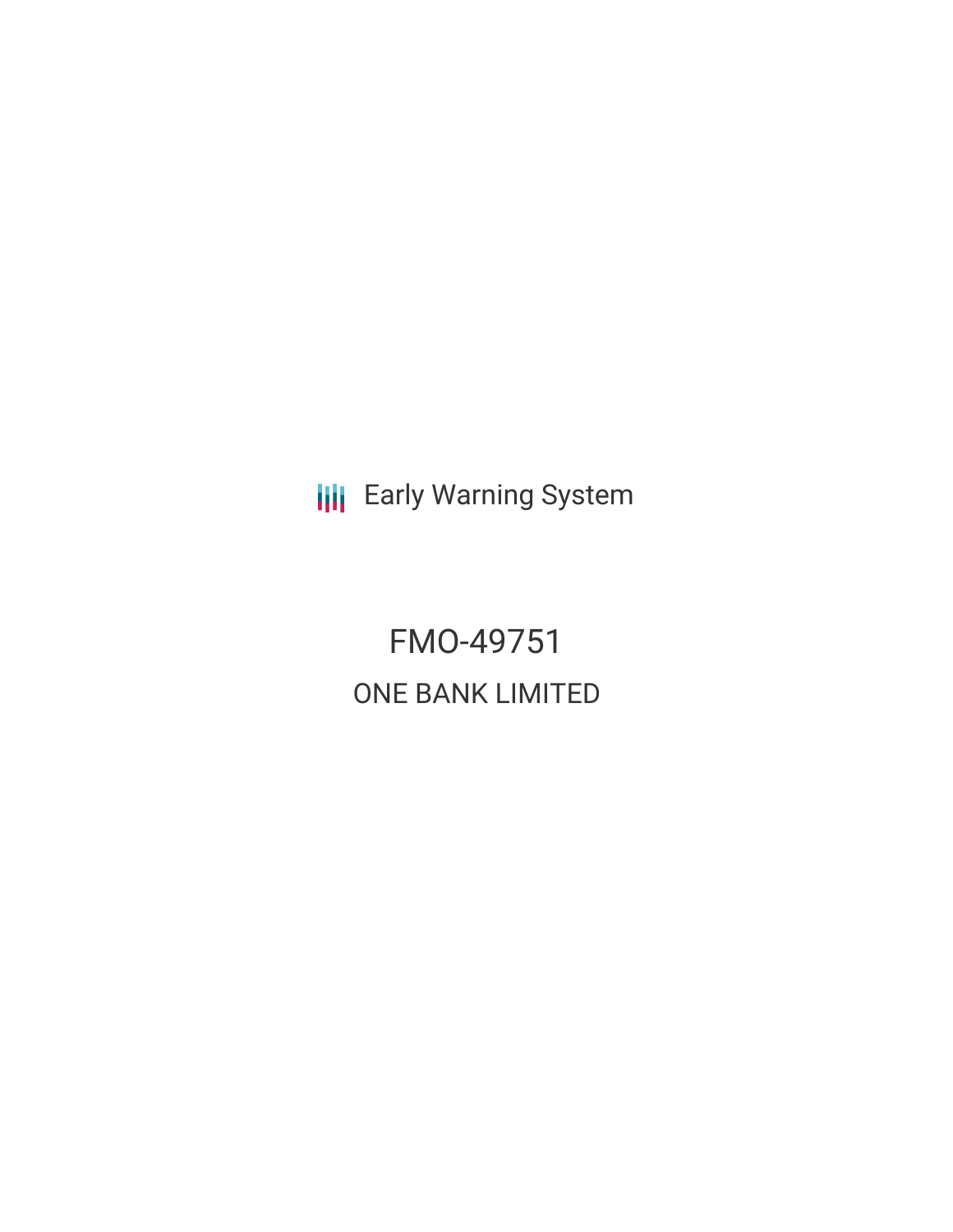

#### **Quick Facts**

| <b>Countries</b>               | Bangladesh                                    |  |  |  |
|--------------------------------|-----------------------------------------------|--|--|--|
| <b>Financial Institutions</b>  | Netherlands Development Finance Company (FMO) |  |  |  |
| <b>Status</b>                  | Approved                                      |  |  |  |
| <b>Bank Risk Rating</b>        | A                                             |  |  |  |
| <b>Voting Date</b>             | 2016-11-07                                    |  |  |  |
| <b>Borrower</b>                | <b>ONE Bank Limited</b>                       |  |  |  |
| <b>Sectors</b>                 | Finance                                       |  |  |  |
| <b>Investment Type(s)</b>      | Loan                                          |  |  |  |
| <b>Investment Amount (USD)</b> | $$15.00$ million                              |  |  |  |
| <b>Loan Amount (USD)</b>       | \$15.00 million                               |  |  |  |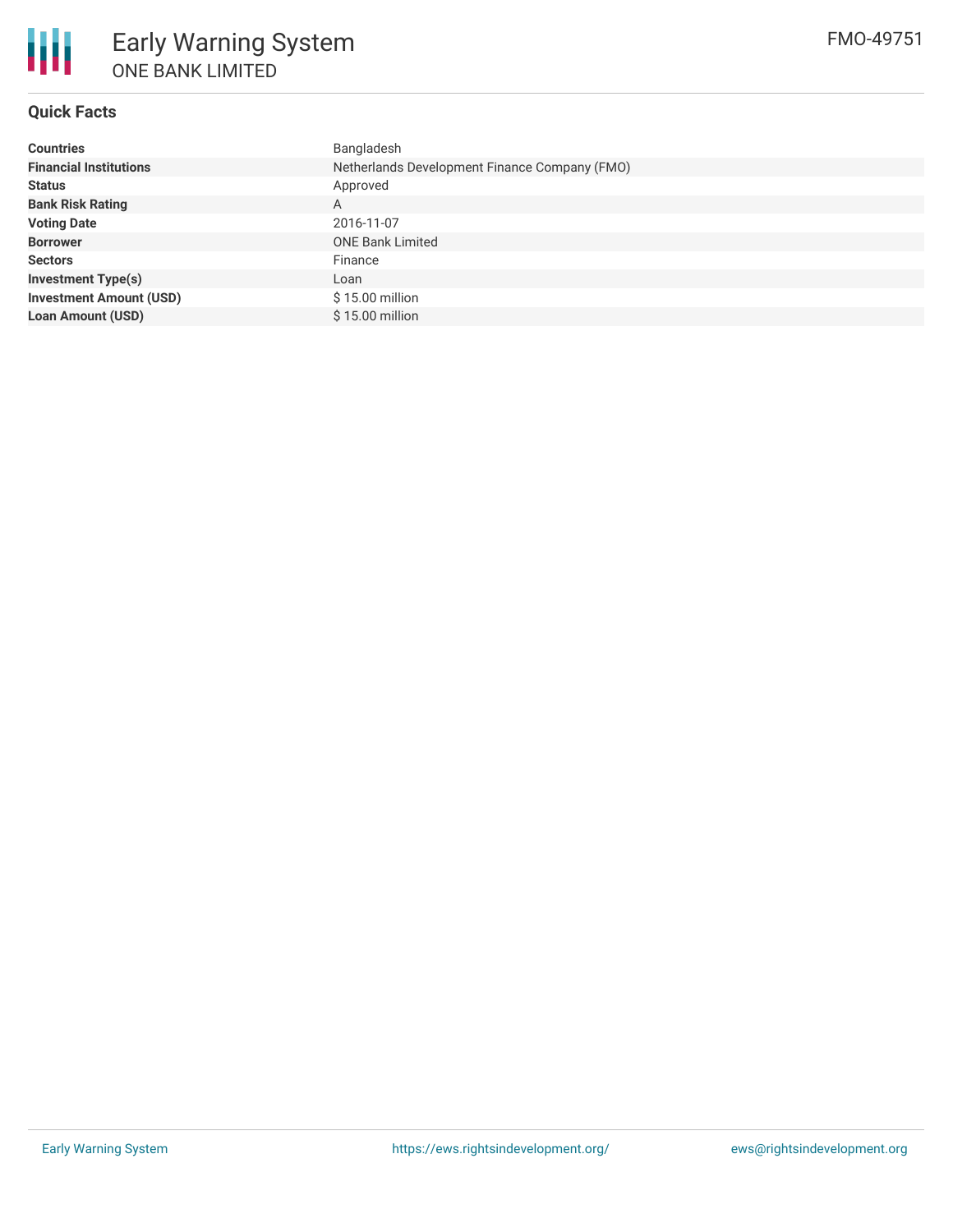

### **Project Description**

According to FMO website, ONE Bank Limited is one of the leading private commercial banks in Bangladesh. The facility is mostly dedicated to SMEs and Green financing. As part of our long term partnership, ONE Bank Limited agreed upon an Environmental and Social Action Plan which will take the Environmental and Social Management Systems to the next level and to which the parties in the syndicate will provide capacity development support. The financing will have a positive contribution to at least four of the UN Sustainable Development Goals. SDG 1, 8, 12 and 13. FMO is acting as the Agent and Co-Arranger of the syndicated loan with OFID and OeEB as syndication partners.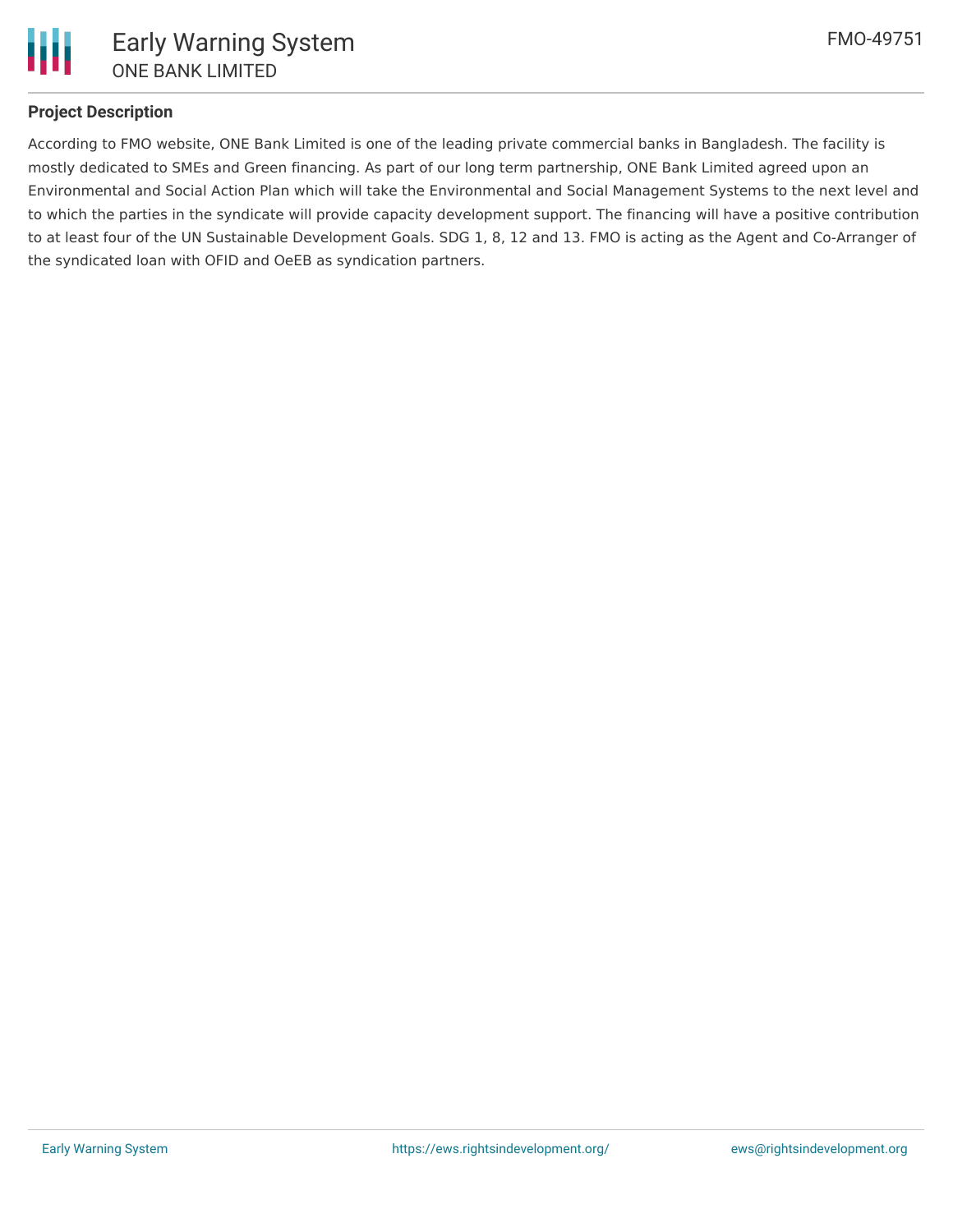

#### **Investment Description**

Netherlands Development Finance Company (FMO)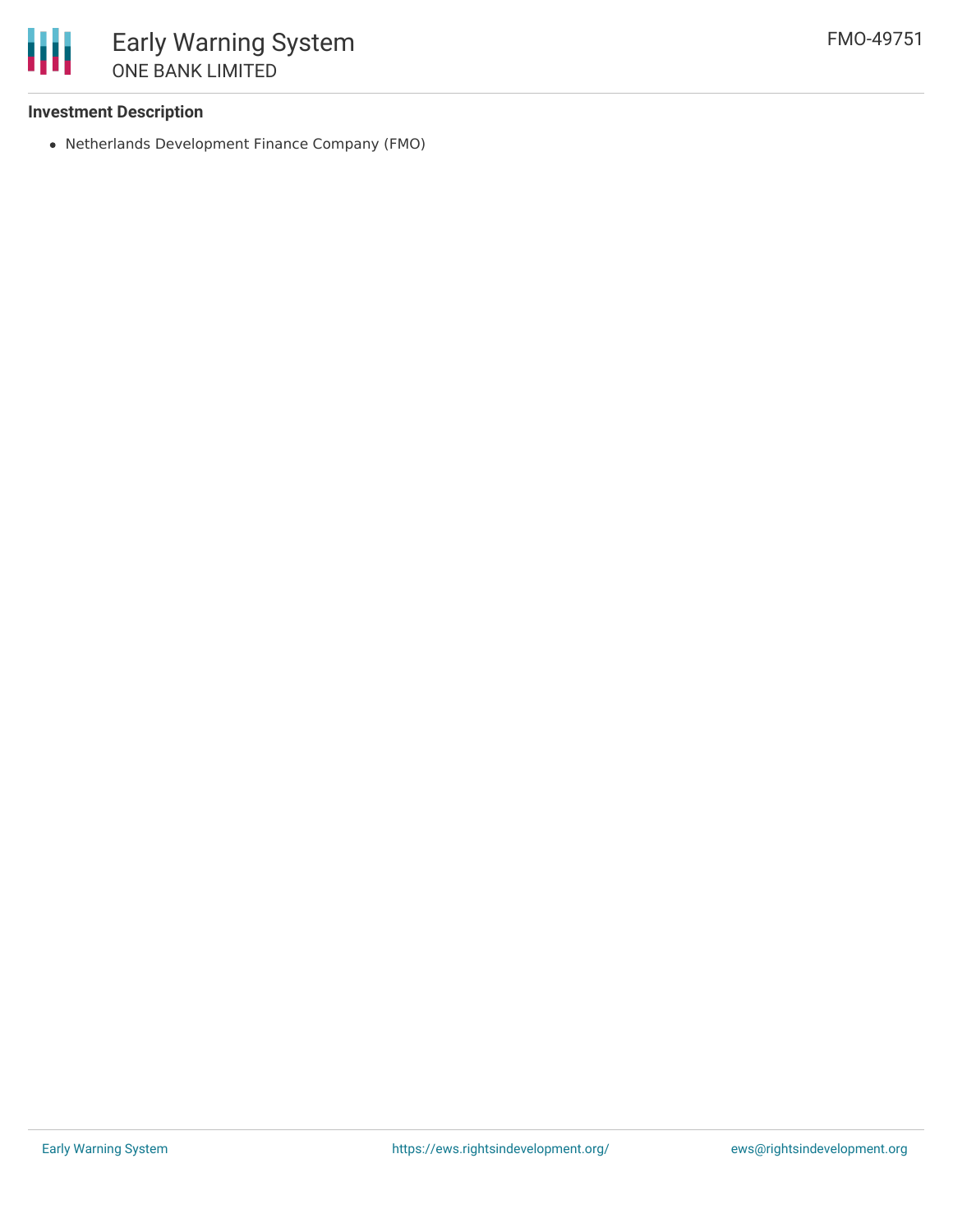

### **Private Actors Description**

ONE Bank Limited is one of the leading private commercial banks in Bangladesh. It is a robustly growing bank that wishes to serve as a role model in the banking sector in Bangladesh. To promote the growing Offshore Bank Unit activities and fund its foreign currency generating clients, as well as its general clients, ONE Bank Limited requested for a USD term loan.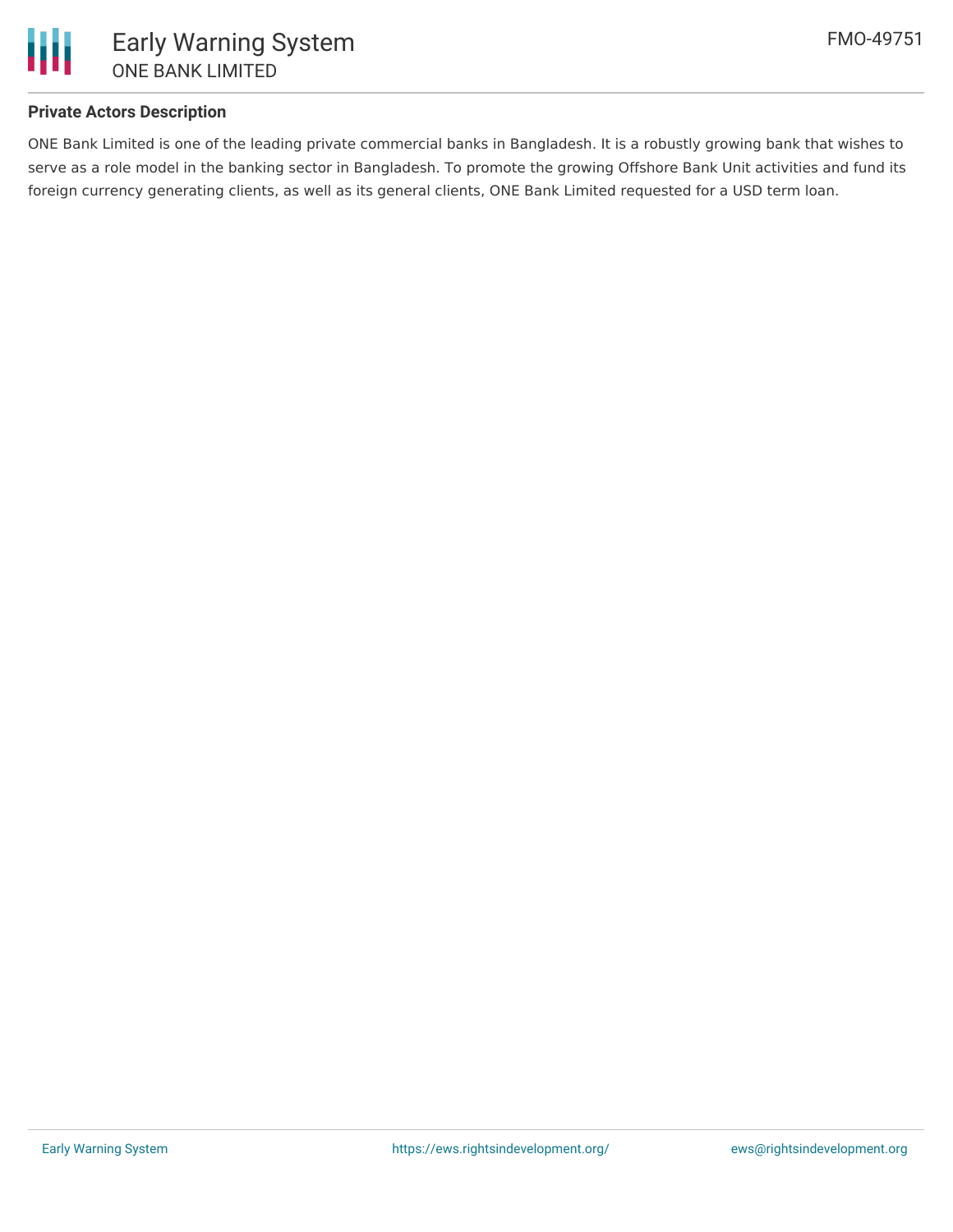

| <b>Private Actor 1</b> | <b>Private Actor</b><br>1 Role | <b>Private Actor</b><br>l Sector | <b>Relation</b>          | <b>Private Actor 2</b> | <b>Private Actor</b><br>2 Role | <b>Private Actor</b><br>2 Sector |
|------------------------|--------------------------------|----------------------------------|--------------------------|------------------------|--------------------------------|----------------------------------|
| $\sim$                 | $\sim$                         | $\sim$                           | $\overline{\phantom{a}}$ | One Bank Limited       | Client                         | -                                |